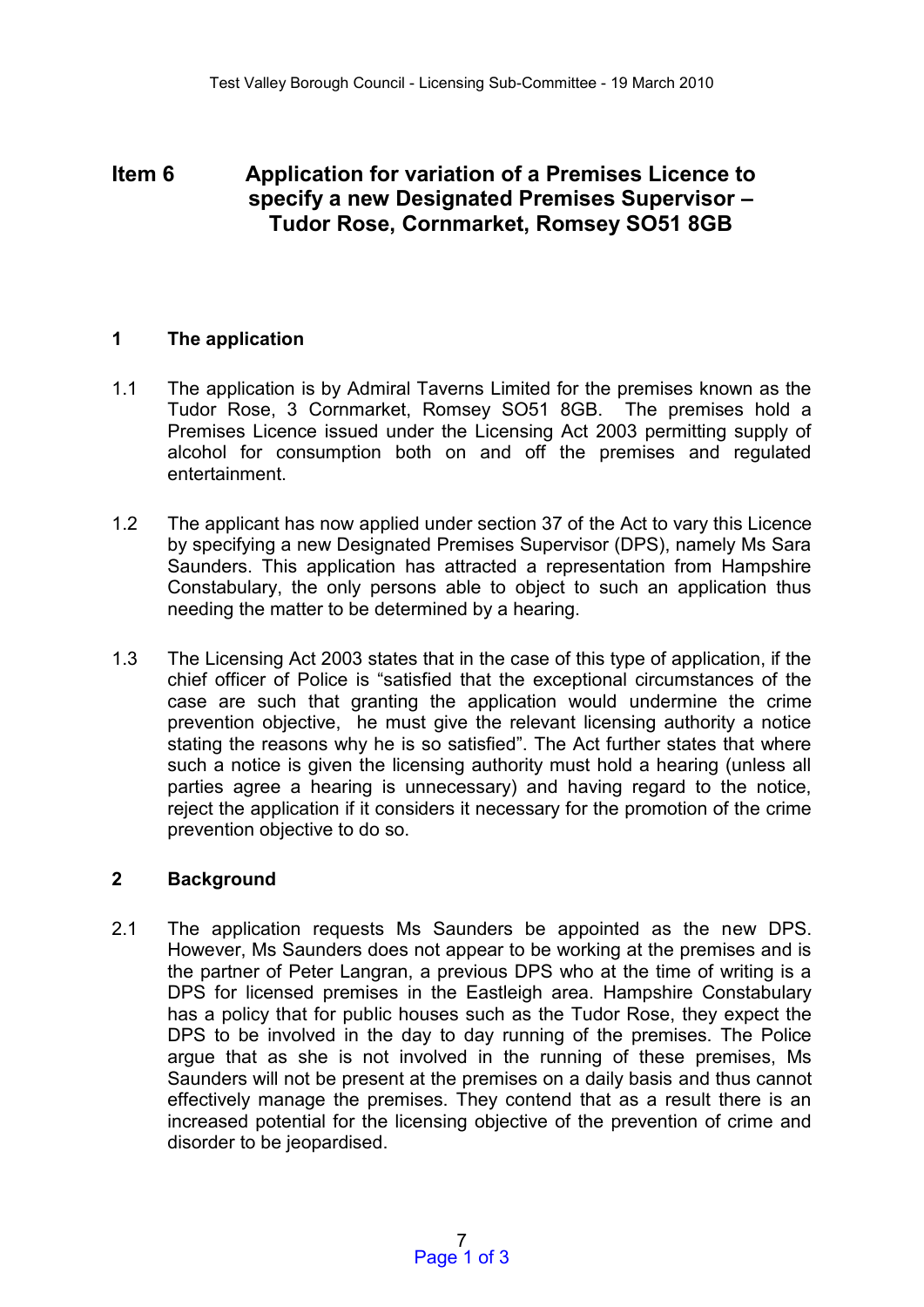# **3 Promotion of the Licensing Objectives**

3.1 In this type of application only the licensing objective of prevention of crime and disorder can be considered. The applicant is not required to make any comments in relation to the steps taken to promote this licensing objective. The ability of the applicant to achieve the licensing objective of the prevention of crime and disorder must be considered in light of the representation from the Police (see 4 below).

### **4 Relevant Representations – Responsible Authorities**

- 4.1 **Hampshire Constabulary –** The Police are lodging an outright objection to the application. The Police objection is detailed in Annex 1 to this report.
- 4.2 No other responsible authorities are entitled to make representations on this application.

### **5 Relevant Representations – Interested Parties**

5.1 Interested parties are unable to make representations on this application.

#### **6 Policy Considerations**

- 6.1 It is considered that the following extracts from the guidance issued by the Secretary of State under section 182 of the Licensing Act 2003 are relevant.
	- 4.19-27 Designated Premises Supervisors

A copy of the Secretary of State's Guidance will be provided at the meeting for Members of the Committee. Additional copies can be obtained from the website of the Department of Culture Media and Sport.

6.2 It is considered that the following extracts from the Licensing Authority's own Statement of Licensing Policy are relevant to this application:

#### Section A: The Prevention of Crime and Disorder

The Statement of Licensing Policy has either previously been provided for Members of the Committee or will be provided at the hearing. Copies can also be obtained from the Licensing Section of the Legal and Democratic Service or downloaded from the Council's website.